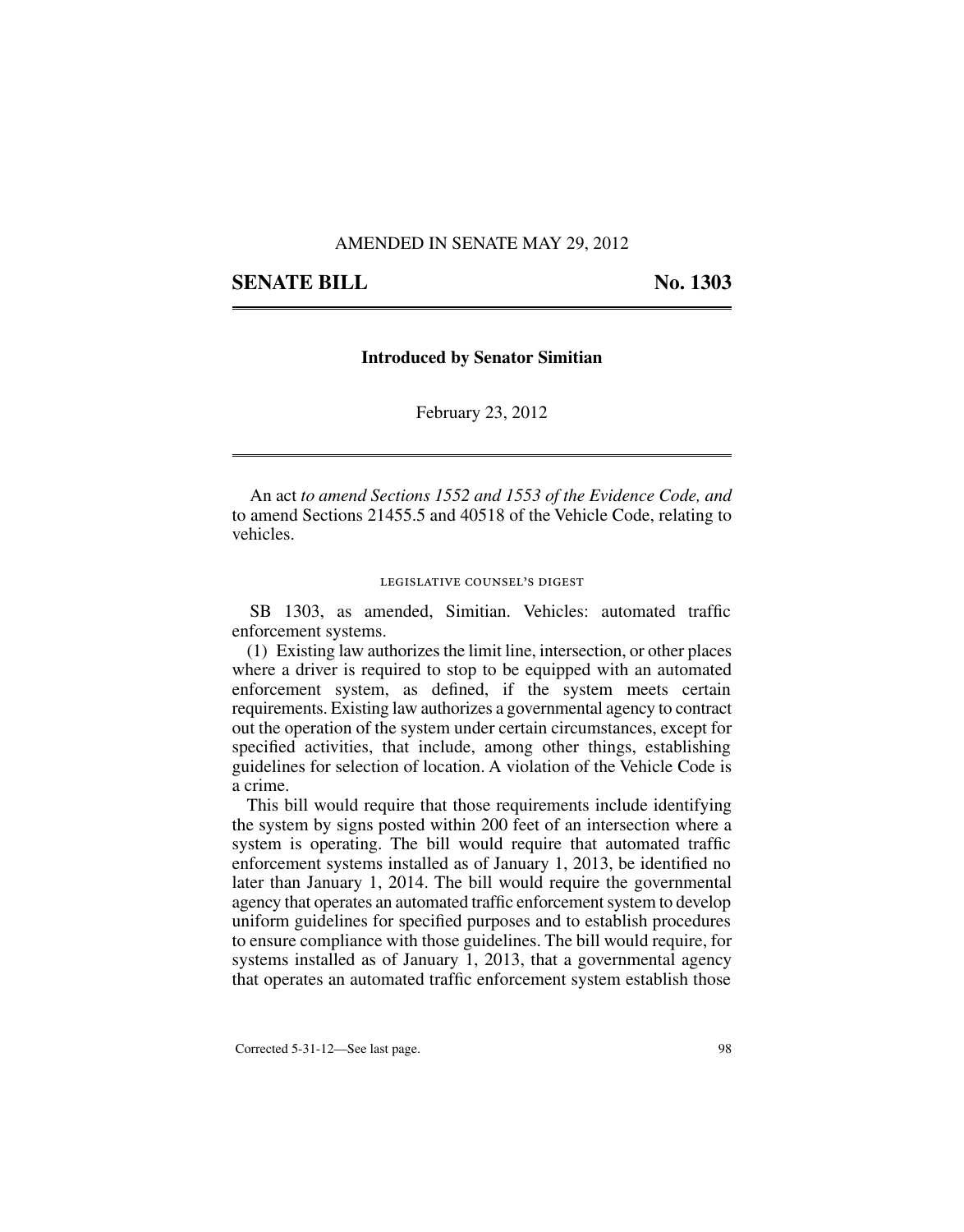guidelines by January 1, 2014. The bill would require the governmental agency to adopt a finding of fact establishing the need for the system at a specific location for reasons related to safety for those systems installed after January 1, 2013.

The bill would prohibit a governmental agency that proposes to install or operate an automated traffic enforcement system from considering revenue generation, beyond recovering its actual costs of operating the system, as a factor when considering whether or not to install or operate a system within its local jurisdiction. The bill would require the manufacturer or supplier that operates an automated traffic enforcement system, in cooperation with the governmental agency, to submit an annual report to the Judicial Council that includes specified information.

(2) Existing law provides special written, mailed notice to appear procedures in connection with certain alleged violations recorded by an automated traffic enforcement system and*. Existing law* provides that whenever a written notice to appear has been issued by a peace officer or by a qualified employee of a law enforcement agency on a form approved by the Judicial Council for an alleged traffic violation recorded by an automated traffic enforcement system, and delivered by mail within 15 days of the alleged violation to the current address of the registered owner of the vehicle on file with the Department of Motor Vehicles, with a certificate of mailing obtained as evidence of service, *that* an exact and legible duplicate copy of the notice when filed with the magistrate constitutes a complaint to which the defendant may enter a plea.

This bill would expand the information that must be included on a notice to appear. The bill would authorize the mailing of a-specified courtesy notice or any other notice other than a notice to appear *notice of nonliability* by the issuing agency, manufacturer, or supplier of the automated traffic enforcement system to the registered owner or the alleged violator prior to issuing a notice to appear. The bill would require that this notice contain specified information and, beginning January 1, 2014, be on a form approved by the Judicial Council, following consultation with the traffic and transportation committee of the California Peace Officers'Association *be substantively identical to the form set forth in the bill*. The bill would prohibit a manufacturer or supplier of an automated traffic enforcement system or the governmental agency operating the system from altering the notice to appear or any other form approved by the Judicial Council *notice of nonliability*. If a form is found to have been materially altered, the bill would authorize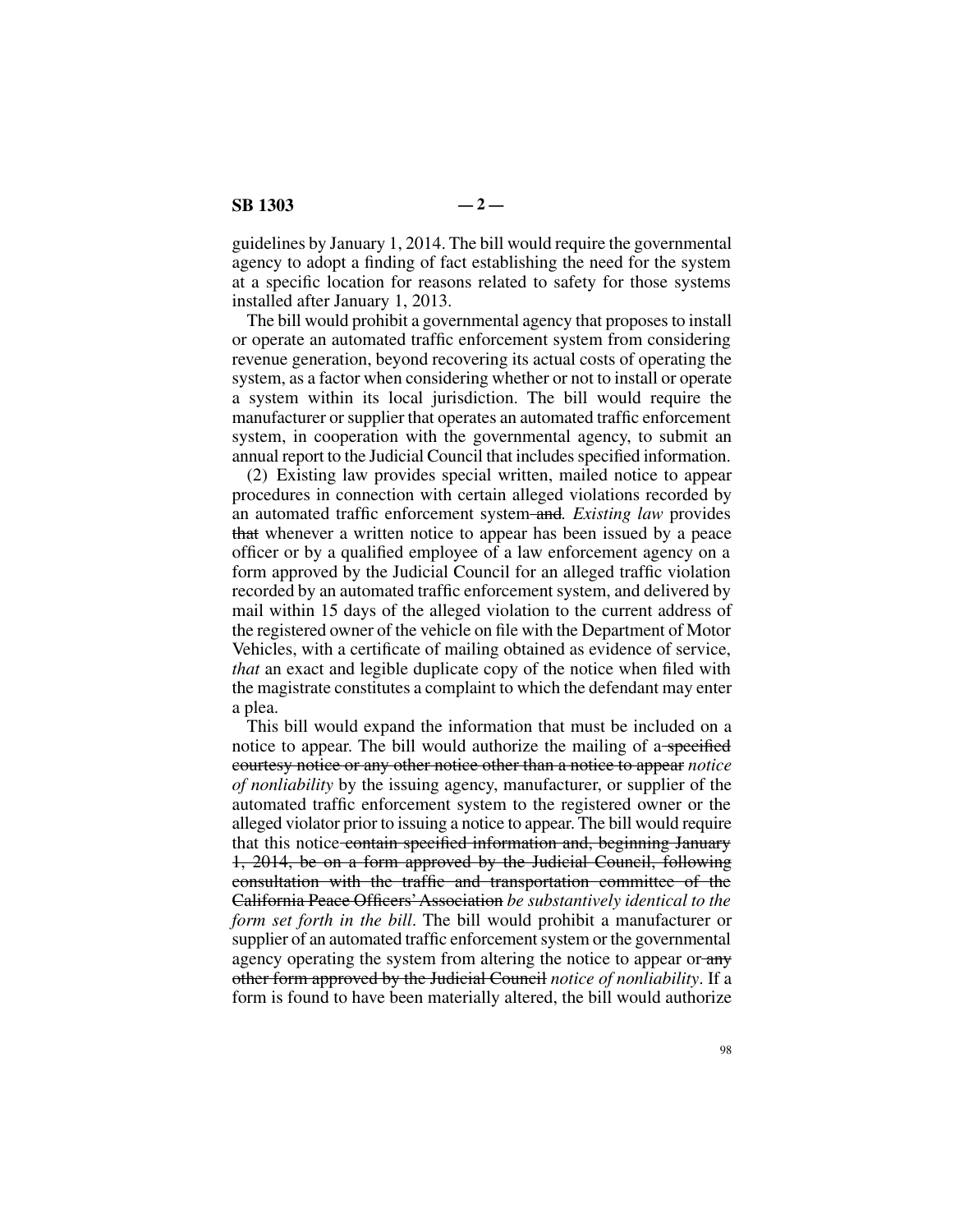that the citation, based on the altered form, be dismissed. The bill would also require that the citation be dismissed if a magistrate or judge makes a finding that there are grounds for dismissal, in certain circumstances.

*(3) Existing law, known as the hearsay rule, provides that, at a hearing, evidence of a statement that was made other than by a witness while testifying at the hearing and that is offered to prove the truth of the matter stated is inadmissible, subject to specified exceptions. Existing law provides that a printed representation of computer information, a computer program, or images stored on a video or digital medium is presumed to be an accurate representation of the computer information, computer program, or images that it purports to represent.*

*This bill would provide that this presumption applies to the printed representation of computer-generated information, video, or photographic images stored by an automated traffic enforcement system. The bill would expressly state that the printed representation of computer-generated information, video, or photographic images stored by an automated traffic enforcement system does not constitute an out-of-court hearsay statement by a declarant.*

 $(3)$ 

*(4)* Because it is unlawful and constitutes an infraction for any person to violate, or fail to comply with any provision of the Vehicle Code, this bill would impose a state-mandated local program by creating a new crime.

 $(4)$ 

*(5)* The California Constitution requires the state to reimburse local agencies and school districts for certain costs mandated by the state. Statutory provisions establish procedures for making that reimbursement.

This bill would provide that no reimbursement is required by this act for a specified reason.

Vote: majority. Appropriation: no. Fiscal committee: yes. State-mandated local program: yes.

*The people of the State of California do enact as follows:*

1 2 *to read: SECTION 1. Section 1552 of the Evidence Code is amended*

3 1552. (a) A printed representation of computer information

4 or a computer program is presumed to be an accurate representation

5 of the computer information or computer program that it purports

6 to represent. This presumption is a presumption affecting the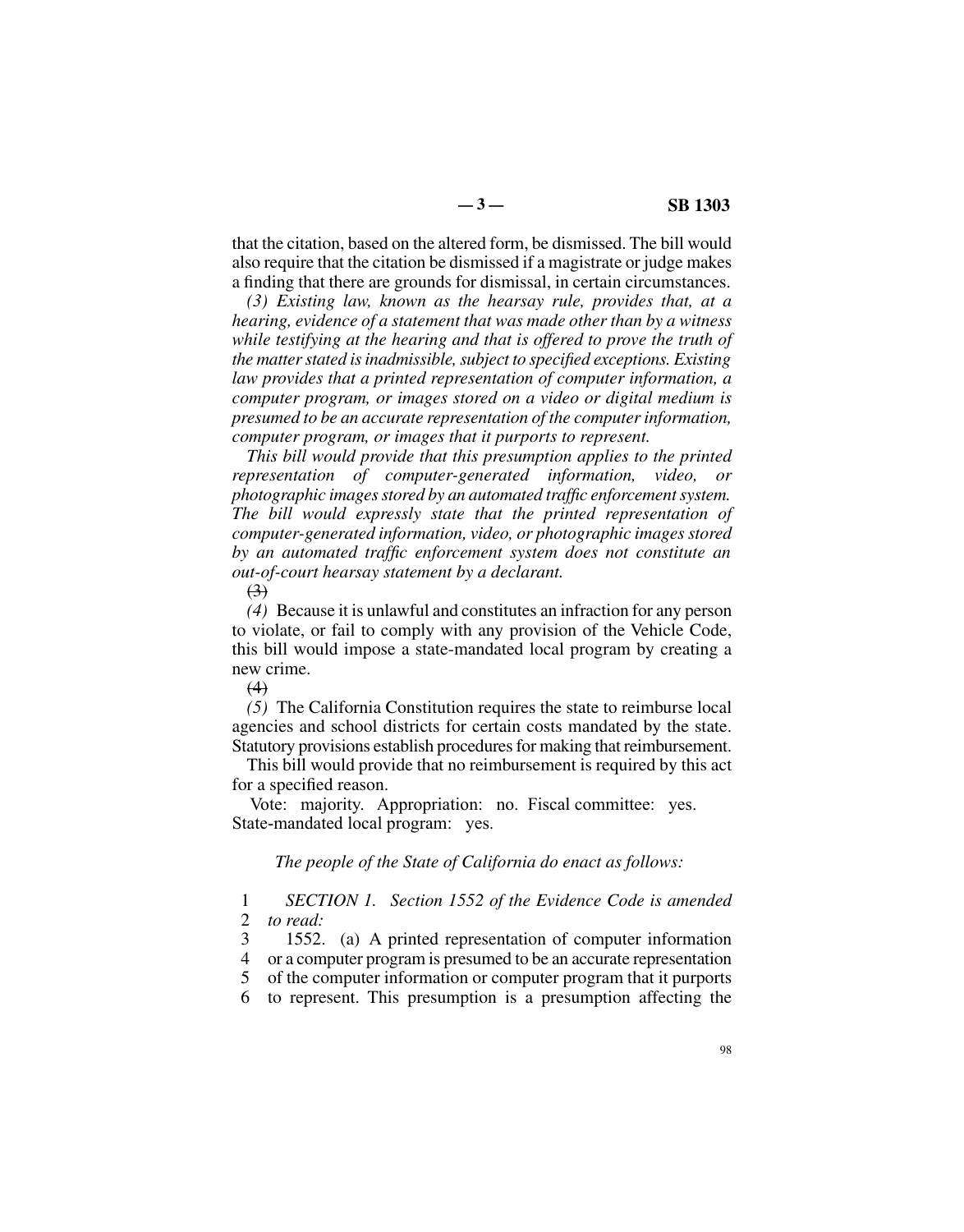1 2 burden of producing evidence. If a party to an action introduces evidence that a printed representation of computer information or

3 computer program is inaccurate or unreliable, the party introducing

4 the printed representation into evidence has the burden of proving,

5 by a preponderance of evidence, that the printed representation is

6 7 an accurate representation of the existence and content of the computer information or computer program that it purports to

8 represent.

9 10 11 *(b) Subdivision (a) applies to the printed representation of computer-generated information stored by an automated traffic enforcement system.*

12  $\bigoplus$ 

13 14 *(c)* Subdivision (a) shall not apply to computer-generated official records certified in accordance with Section 452.5 or 1530.

15 16 17 18 19 20 21 22 23 24 25 26 *SEC. 2. Section 1553 of the Evidence Code is amended to read:* 1553. *(a)* A printed representation of images stored on a video or digital medium is presumed to be an accurate representation of the images it purports to represent. This presumption is a presumption affecting the burden of producing evidence. If a party to an action introduces evidence that a printed representation of images stored on a video or digital medium is inaccurate or unreliable, the party introducing the printed representation into evidence has the burden of proving, by a preponderance of evidence, that the printed representation is an accurate representation of the existence and content of the images that it purports to represent.

27 28 29 *(b) Subdivision (a) applies to the printed representation of video or photographic images stored by an automated traffic enforcement system.*

30 SECTION 1.

31 32 read: *SEC. 3.* Section 21455.5 of the Vehicle Code is amended to

33 34 35 36 37 21455.5. (a) The limit line, the intersection, or a place designated in Section 21455, where a driver is required to stop, may be equipped with an automated traffic enforcement system if the governmental agency utilizing the system meets all of the following requirements:

38 39 40 (1) Identifies the system by signs posted within 200 feet of an intersection where a system is operating that clearly indicate the system's presence and are visible to traffic approaching from all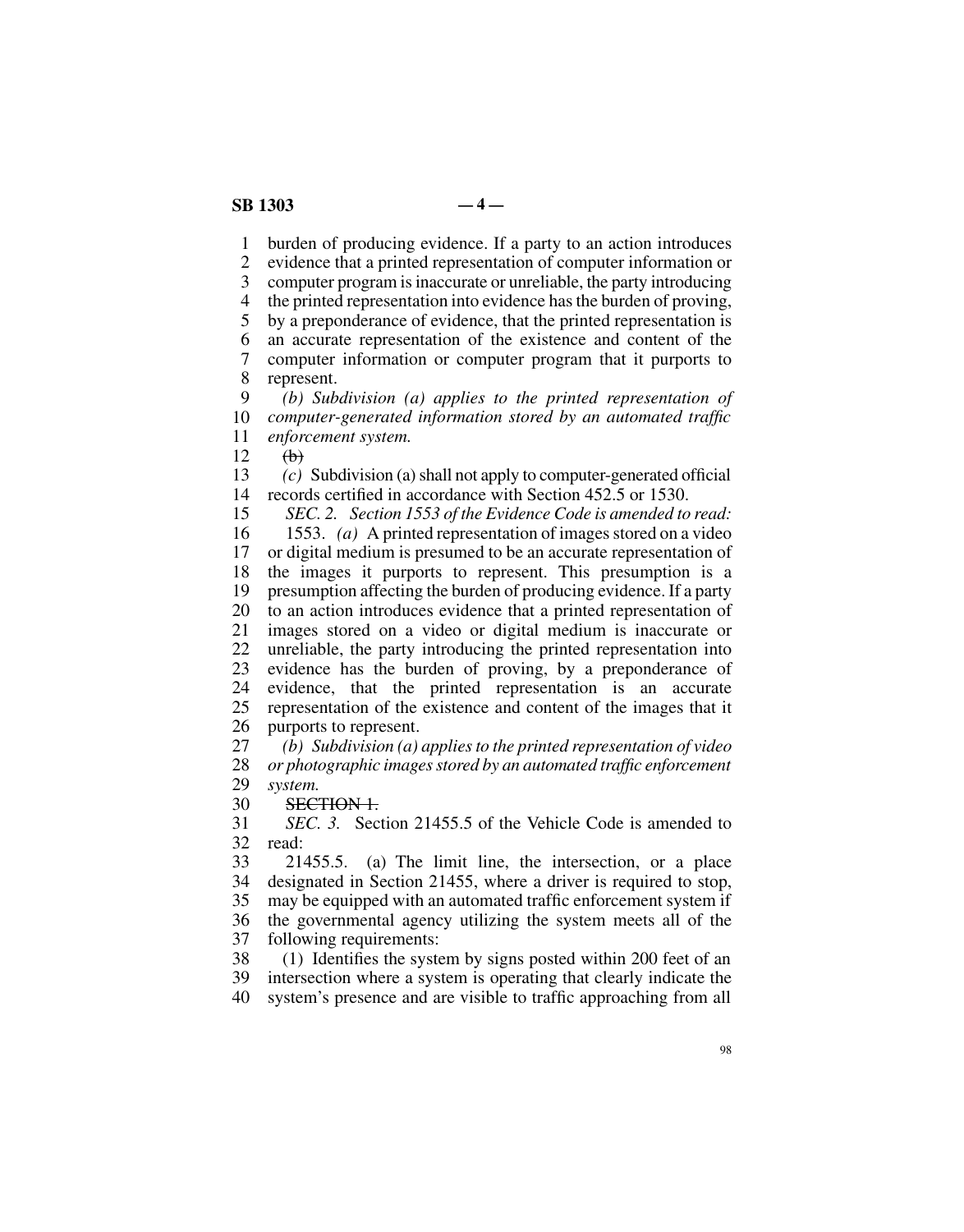1 2 3 4 5 6 7 8 9 10 11 12 13 14 15 16 17 18 19 20 21 22 23 24 25 26 27 28 29 30 directions in which the automated traffic enforcement system is being utilized to issue citations. A governmental agency utilizing such a system does not need to post signs visible to traffic approaching the intersection from directions not subject to the automated traffic enforcement system. Automated traffic enforcement systems installed as of January 1, 2013, shall be identified no later than January 1, 2014. (2) Locates the system at an intersection and ensures that the system meets the criteria specified in Section 21455.7. (b) Prior to issuing citations under this section, a local jurisdiction utilizing an automated traffic enforcement system shall commence a program to issue only warning notices for 30 days. The local jurisdiction shall also make a public announcement of the automated traffic enforcement system at least 30 days prior to the commencement of the enforcement program. (c) Only a governmental agency, in cooperation with a law enforcement agency, may operate an automated traffic enforcement system. A governmental agency that operates an automated traffic enforcement system shall do all of the following: (1) Develop uniform guidelines for screening and issuing violations and for the processing and storage of confidential information, and establish procedures to ensure compliance with those guidelines. For systems installed as of January 1, 2013, a governmental agency that operates an automated traffic enforcement system shall establish those guidelines by January 1, 2014. (2) Perform administrative functions and day-to-day functions, including, but not limited to, all of the following: (A) Establishing guidelines for the selection of a location. Prior to installing an automated traffic enforcement system after January

31 1, 2013, the governmental agency shall make and adopt a finding

32 33 of fact establishing that the system is needed at a specific location for reasons related to safety.

34 (B) Ensuring that the equipment is regularly inspected.

35 36 (C) Certifying that the equipment is properly installed and calibrated, and is operating properly.

37 38 (D) Regularly inspecting and maintaining warning signs placed under paragraph (1) of subdivision (a).

39 40 (E) Overseeing the establishment or change of signal phases and the timing thereof.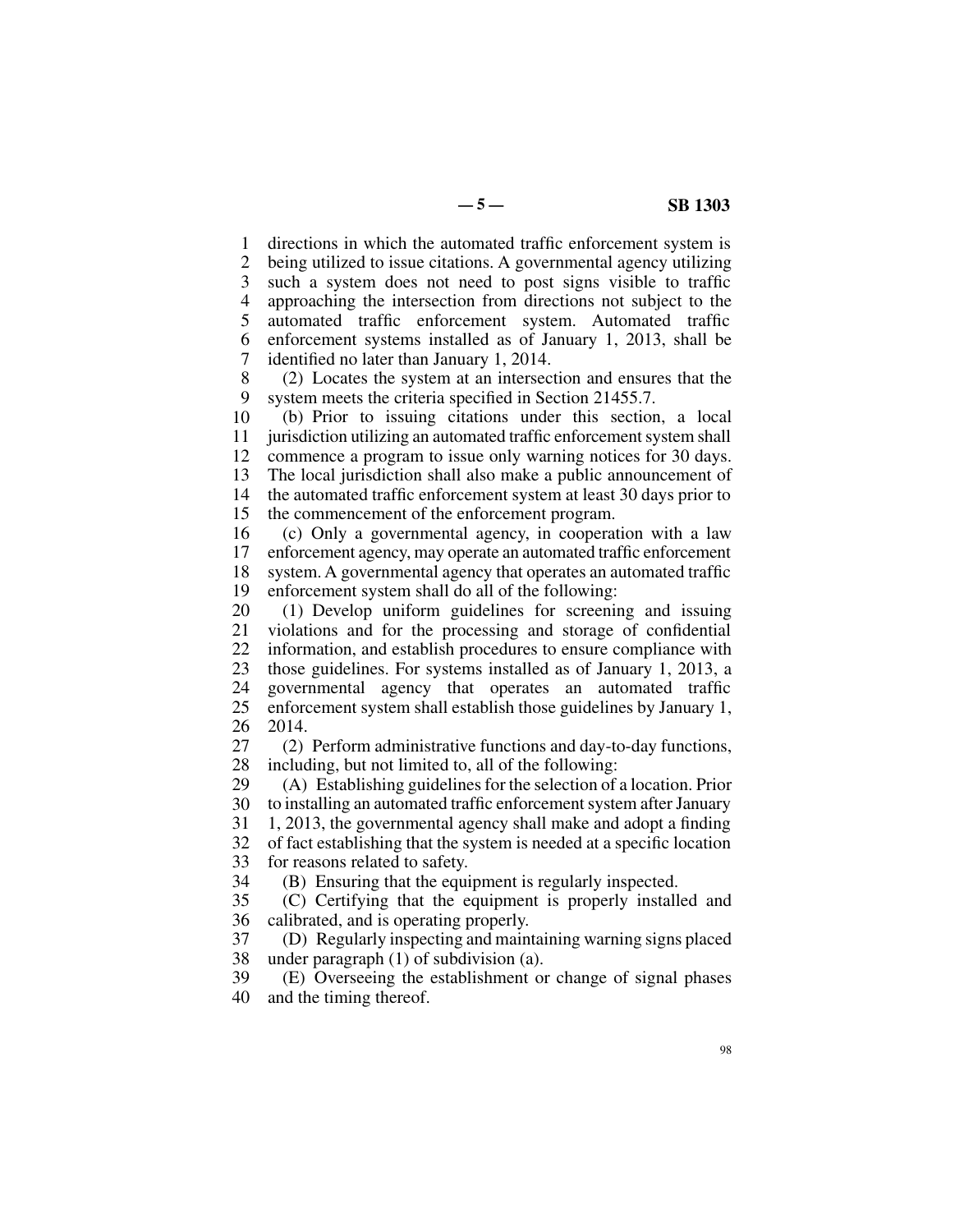1 (F) Maintaining controls necessary to ensure that only those

2 citations that have been reviewed and approved by law enforcement

3 are delivered to violators.

4 5 6 7 8 9 10 (d) The activities listed in subdivision (c) that relate to the operation of the system may be contracted out by the governmental agency, if it maintains overall control and supervision of the system. However, the activities listed in paragraph (1) of, and subparagraphs  $(A)$ ,  $(D)$ ,  $(E)$ , and  $(F)$  of paragraph  $(2)$  of, subdivision (c) shall not be contracted out to the manufacturer or supplier of the automated traffic enforcement system.

11 12 13 *(e) The printed representation of computer-generated information, video, or photographic images stored by an automated traffic enforcement system does not constitute an out-of-court*

14 *hearsay statement by a declarant under Division 10 (commencing*

15 *with Section 1200) of the Evidence Code.*

16  $\Theta$ 

17 18 19 20 21 *(f)* (1) Notwithstanding Section 6253 of the Government Code, or any other law, photographic records made by an automated traffic enforcement system shall be confidential, and shall be made available only to governmental agencies and law enforcement agencies and only for the purposes of this article.

22 23 24 25 (2) Confidential information obtained from the Department of Motor Vehicles for the administration or enforcement of this article shall be held confidential, and shall not be used for any other purpose.

26 27 28 29 30 31 32 33 34 (3) Except for court records described in Section 68152 of the Government Code, the confidential records and information described in paragraphs (1) and (2) may be retained for up to six months from the date the information was first obtained, or until final disposition of the citation, whichever date is later, after which time the information shall be destroyed in a manner that will preserve the confidentiality of any person included in the record or information.  $f(x)$ 

35 36 37 38  $(g)$  Notwithstanding subdivision  $(e)$  (*f*), the registered owner or any individual identified by the registered owner as the driver of the vehicle at the time of the alleged violation shall be permitted to review the photographic evidence of the alleged violation.

39  $\left(\frac{\mathbf{g}}{\mathbf{g}}\right)$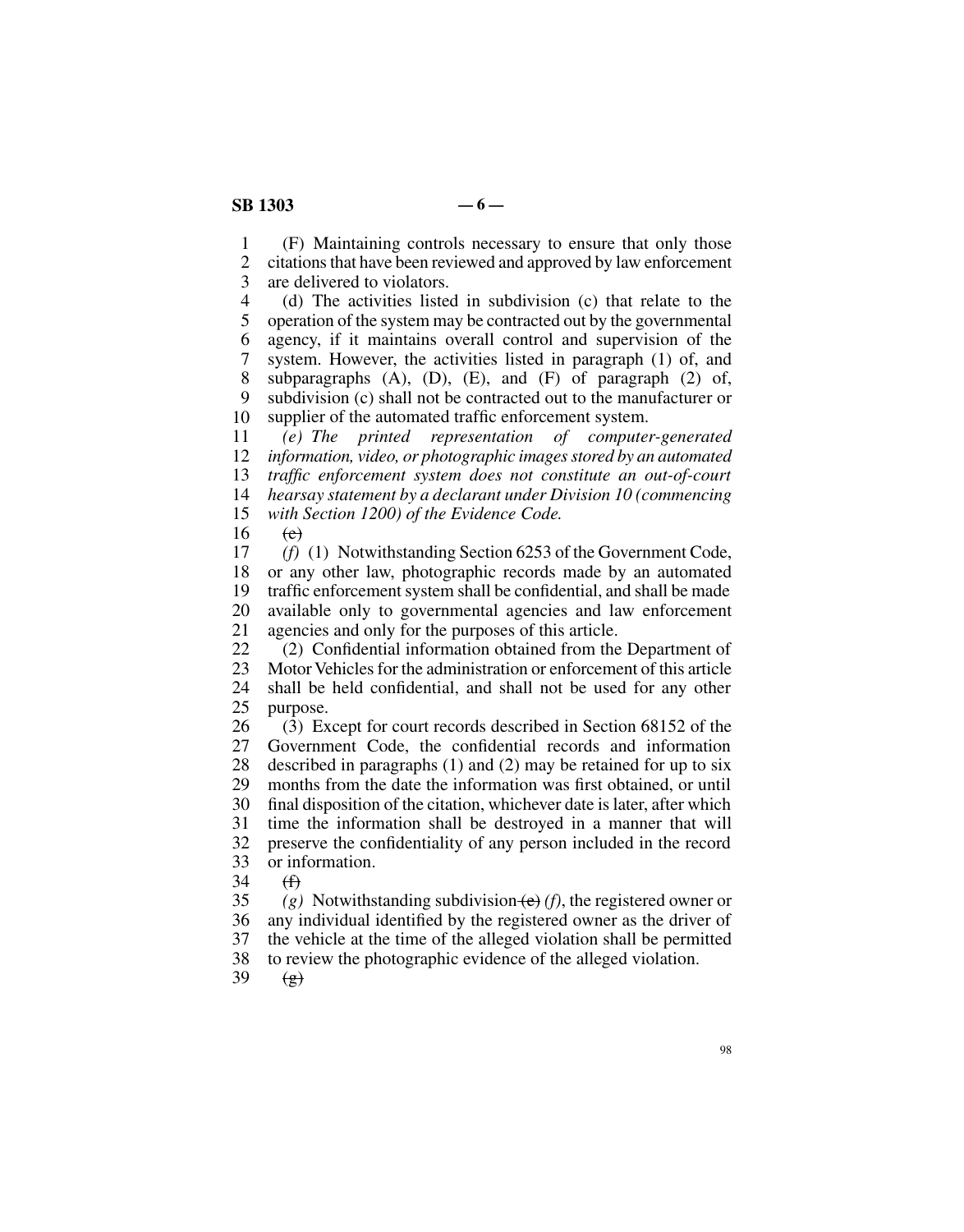1 2 3 4 5 6 7 8 9 10 11 12 13 14 15 16 17 18 19 20 21 22 23 24 25 26 27 28 29 30 31 32 33 34 35 36 37 38 39 40 *(h)* (1) A contract between a governmental agency and a manufacturer or supplier of automated traffic enforcement equipment shall not include provision for the payment or compensation to the manufacturer or supplier based on the number of citations generated, or as a percentage of the revenue generated, as a result of the use of the equipment authorized under this section. (2) Paragraph (1) does not apply to a contract that was entered into by a governmental agency and a manufacturer or supplier of automated traffic enforcement equipment before January 1, 2004, unless that contract is renewed, extended, or amended on or after January 1, 2004. (3) A governmental agency that proposes to install or operate an automated traffic enforcement system shall not consider revenue generation, beyond recovering its actual costs of operating the system, as a factor when considering whether or not to install or operate a system within its local jurisdiction.  $f$ *(i)* A manufacturer or supplier that operates an automated traffic enforcement system pursuant to this section shall, in cooperation with the governmental agency, submit an annual report to the Judicial Council that includes, but is not limited to, all of the following information if this information is in the possession of, or readily available to, the manufacturer or supplier: (1) The number of alleged violations captured by the systems they operate. (2) The number of citations issued by a law enforcement agency based on information collected from the automated traffic enforcement system. (3) For citations identified in paragraph (2), the number of violations that involved traveling straight through the intersection, turning right, and turning left. (4) The number and percentage of citations that are dismissed by the court. (5) The number of traffic collisions at each intersection that occurred prior to, and after the installation of, the automated traffic enforcement system. SEC. 2. *SEC. 4.* Section 40518 of the Vehicle Code is amended to read: 40518. (a) Whenever a written notice to appear has been issued by a peace officer or by a qualified employee of a law enforcement 98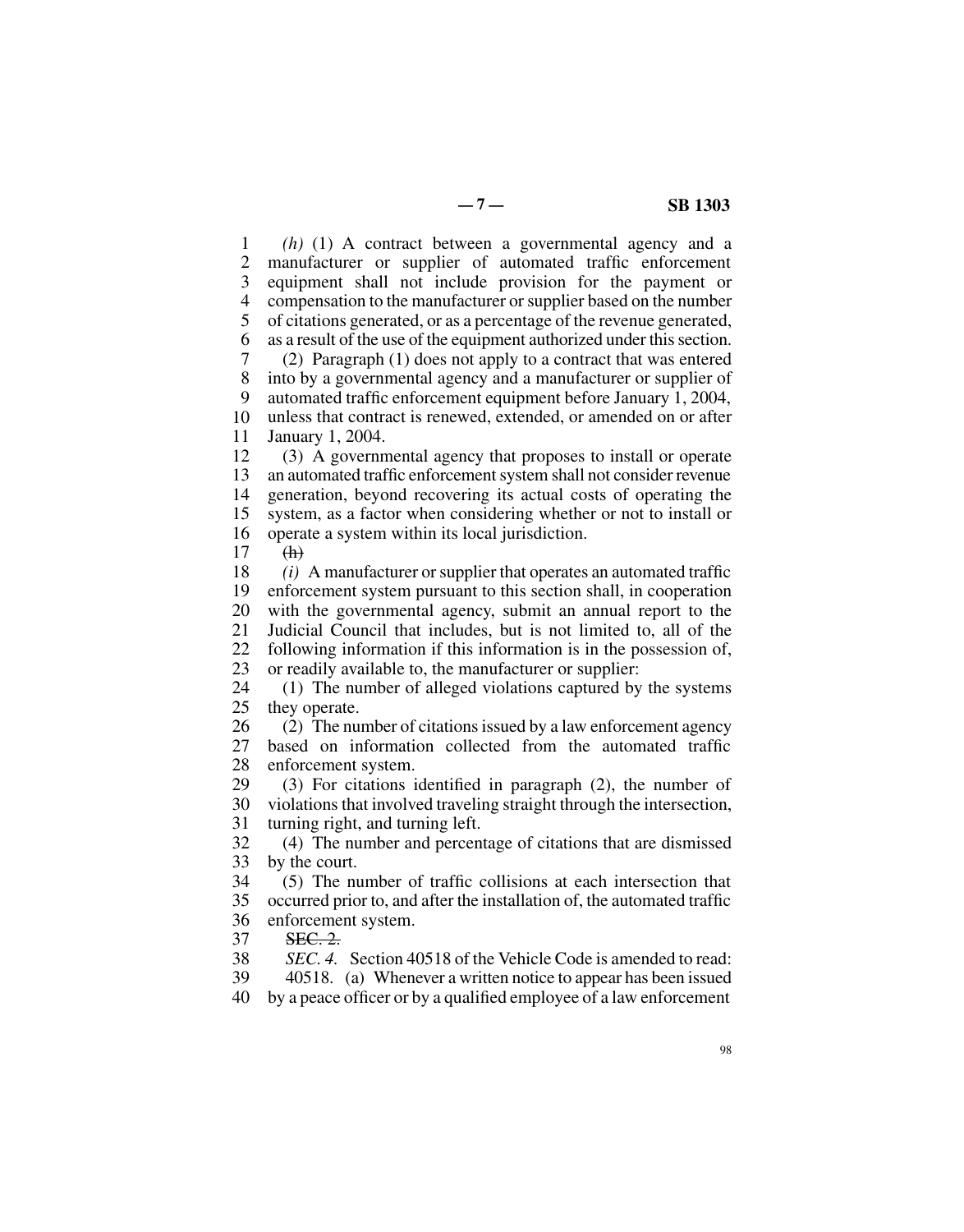1 2 3 4 5 6 7 8 9 10 11 12 13 14 15 16 17 18 19 20 21 22 23 24 25 26 27 28 29 30 31 32 33 34 35 36 37 agency on a form approved by the Judicial Council for an alleged violation of Section 22451, or, based on an alleged violation of Section 21453, 21455, or 22101 recorded by an automated traffic enforcement system pursuant to Section 21455.5 or 22451, and delivered by mail within 15 days of the alleged violation to the current address of the registered owner of the vehicle on file with the department, with a certificate of mailing obtained as evidence of service, an exact and legible duplicate copy of the notice when filed with the magistrate shall constitute a complaint to which the defendant may enter a plea. Preparation and delivery of a notice to appear pursuant to this section is not an arrest. (b) (1) A notice to appear shall contain the name and address of the person, the license plate number of the person's vehicle, the violation charged, including a description of the offense, and the time and place when, and where, the person may appear in court or before a person authorized to receive a deposit of bail. The time specified shall be at least 10 days after the notice to appear is delivered. If, after the notice to appear has been issued, the citing peace officer or qualified employee of a law enforcement agency determines that, in the interest of justice, the citation or notice should be dismissed, the citing agency may recommend, in writing, to the magistrate or the judge that the case be dismissed. The recommendation shall cite the reasons for the recommendation and be filed with the court. If the magistrate or judge makes a finding that there are grounds for dismissal, the finding shall be entered on the record and the infraction dismissed. (2) A notice to appear shall also contain all of the following information: (A) The methods by which the registered owner of the vehicle or the alleged violator may view and discuss with the issuing agency, both by telephone and in person, the evidence used to substantiate the violation. (B) The contact information of the issuing agency. (C) If applicable, information provided by the manufacturer or supplier of the automated traffic enforcement system or the governmental agency with which it contracts that clearly and conspicuously identifies the manufacturer or supplier of the system.

38 39 (c) This section and Section 40520 do not preclude the issuing agency or the manufacturer or supplier of the automated traffic

40 enforcement system from mailing a courtesy notice or any other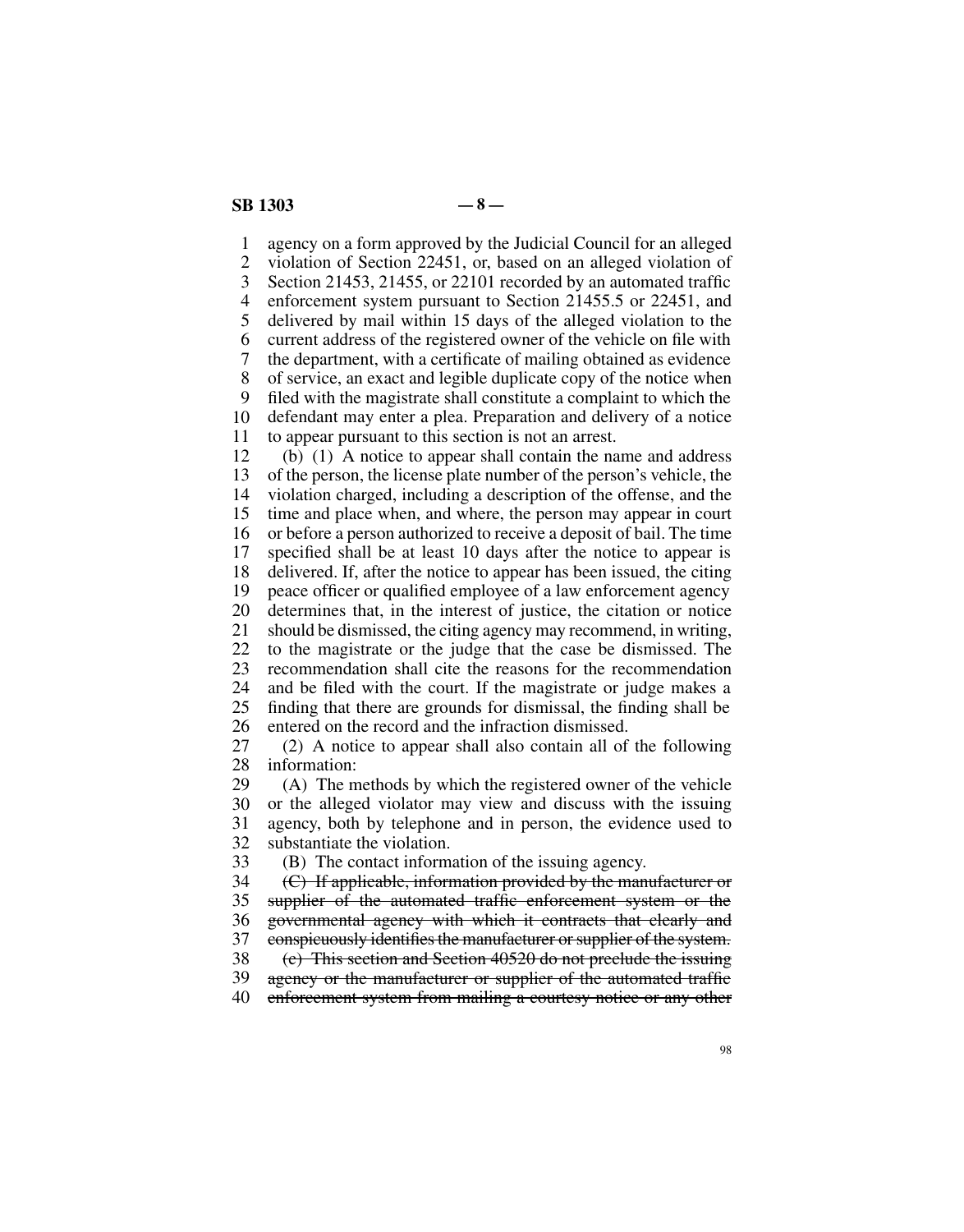1 2 3 4 5 6 7 8 9 10 11 12 13 14 15 16 17 18 19 20 21 notice other than a notice to appear to the registered owner of the vehicle or the alleged violator prior to issuing a notice to appear. The courtesy notice or other notice other than a notice to appear shall be, beginning January 1, 2014, on a form approved by the Judicial Council, following consultation with the traffic and transportation committee of the California Peace Officers' Association, and shall contain all of the following information: (1) The methods by which the registered owner of the vehicle or the alleged violator may view and discuss with the issuing agency, both by telephone and in person, the evidence used to substantiate the violation. (2) The contact information of the issuing agency. (3) Information provided by the manufacturer or supplier of an automated traffic enforcement system or the governmental agency with which it contracts that clearly and conspicuously identifies the manufacturer or supplier of the system. *(c) (1) This section and Section 40520 do not preclude the issuing agency or the manufacturer or supplier of the automated traffic enforcement system from mailing a notice of nonliability to the registered owner of the vehicle or the alleged violator prior to issuing a notice to appear. The notice of nonliability shall be*

22 *substantively identical to the following form:*